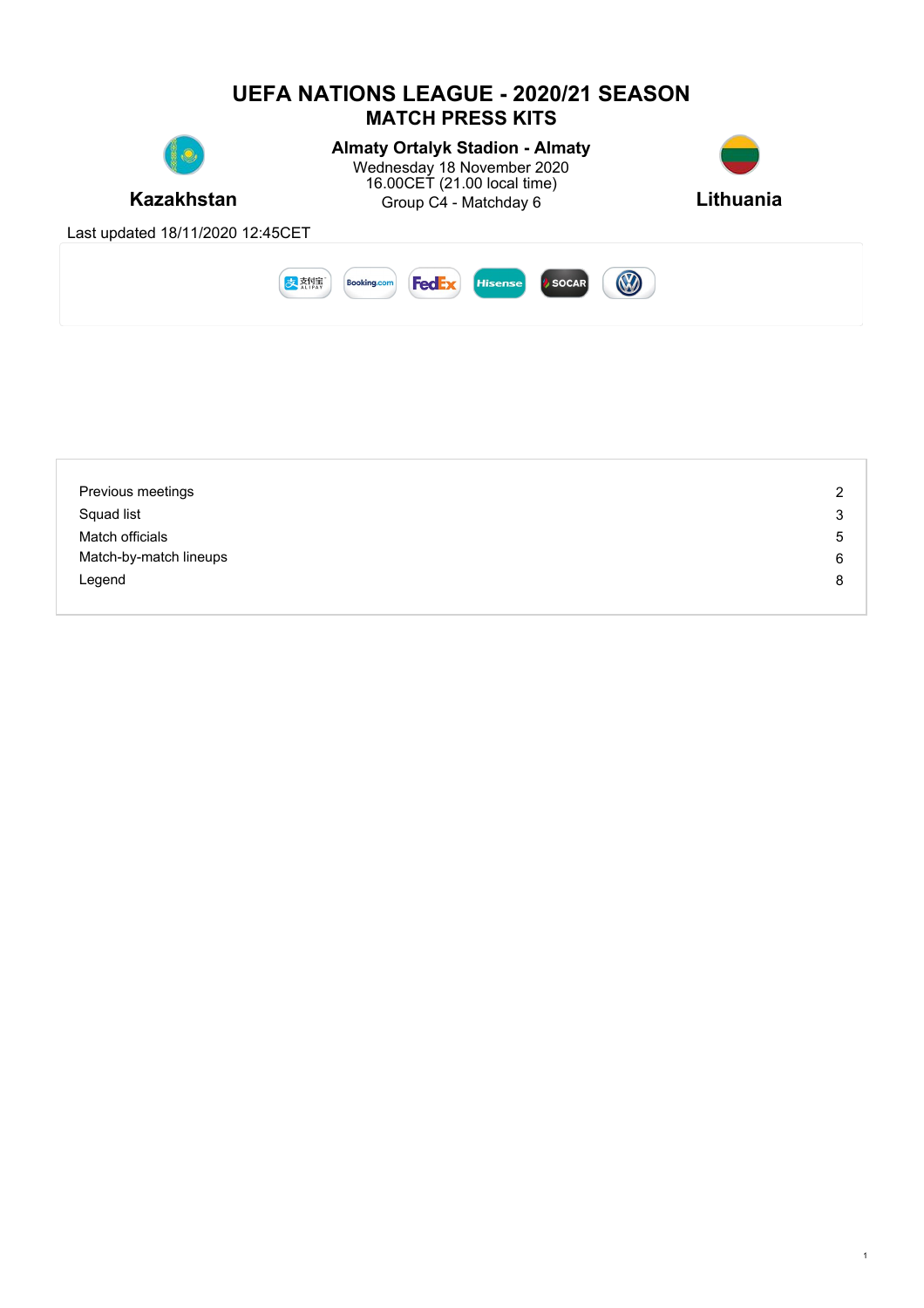# **Previous meetings**

# **Head to Head**

# **UEFA Nations League**

| <b>Date</b> | <b>Stage</b><br>reached | <b>Match</b>           | <b>Result</b> | <b>Venue</b> | <b>Goalscorers</b>        |
|-------------|-------------------------|------------------------|---------------|--------------|---------------------------|
| 04/09/2020  | GS-FT                   | Lithuania - Kazakhstan | 0-2           | Vilnius      | Zainutdinov 3, Kuat<br>86 |

|              |                                               | Qualifying |  |      |  |  | <b>Final</b><br>tournament |  |  | <b>Total</b> |  |  |  |  |  |  |
|--------------|-----------------------------------------------|------------|--|------|--|--|----------------------------|--|--|--------------|--|--|--|--|--|--|
|              | Home                                          |            |  | Away |  |  |                            |  |  |              |  |  |  |  |  |  |
|              | Pid W D L Pid W D L Pid W D L Pid W D L GF GA |            |  |      |  |  |                            |  |  |              |  |  |  |  |  |  |
| <b>Total</b> |                                               |            |  |      |  |  |                            |  |  |              |  |  |  |  |  |  |
| Kazakhstan   |                                               |            |  |      |  |  |                            |  |  |              |  |  |  |  |  |  |
| Lithuania    | $- - - - - - - - $ 1 0 0 1 2 0 1 1 1 3        |            |  |      |  |  |                            |  |  |              |  |  |  |  |  |  |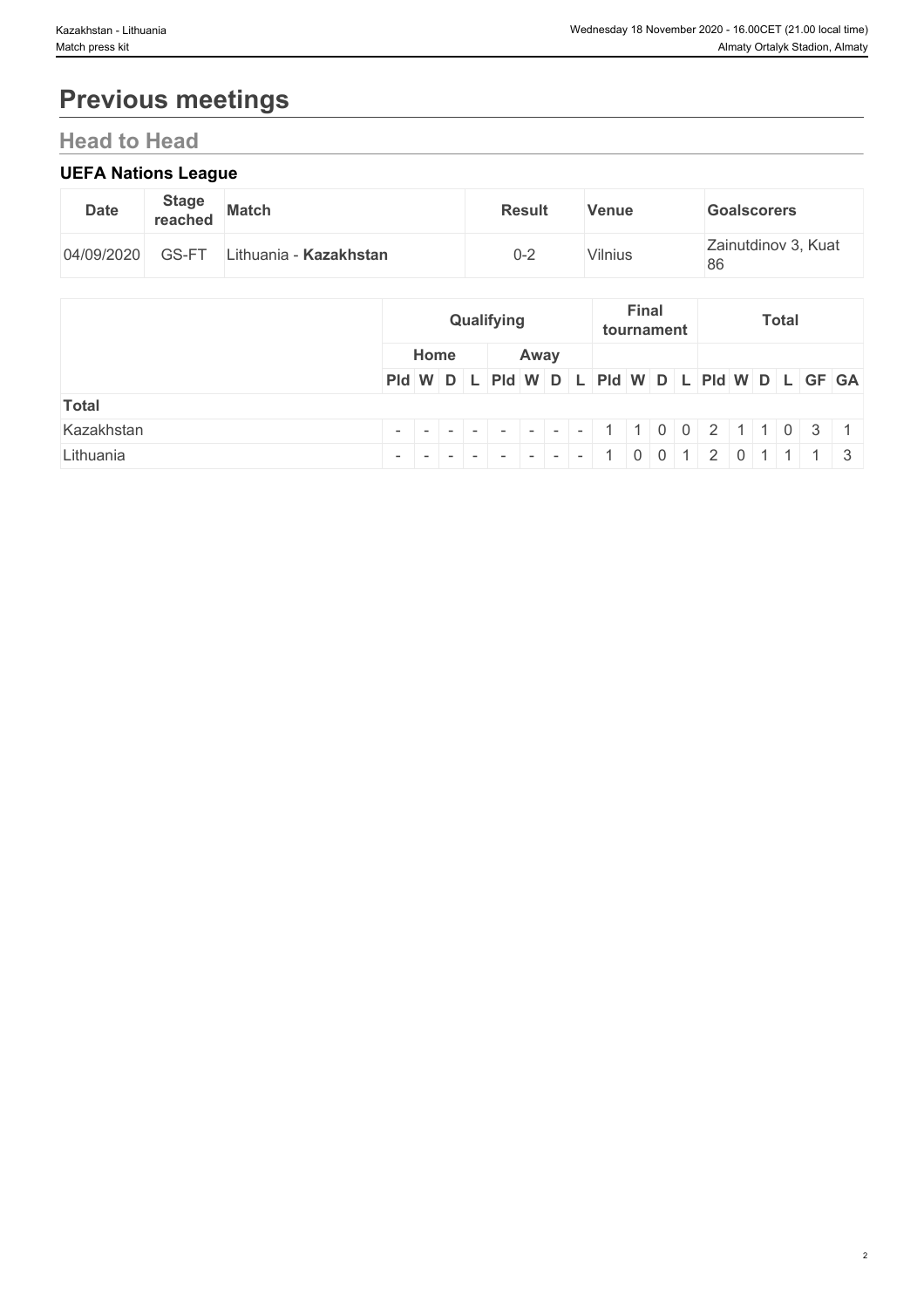# **Squad list**

# **Kazakhstan**

|       |                          |                        |     |           |                          | League phase              |                     |  |
|-------|--------------------------|------------------------|-----|-----------|--------------------------|---------------------------|---------------------|--|
|       | No. Player               | <b>DoB</b>             | Age | Club      | D                        |                           | <b>Pld Gls</b>      |  |
|       | <b>Goalkeepers</b>       |                        |     |           |                          |                           |                     |  |
|       | <b>Stas Pokatilov</b>    | 08/12/1992 27          |     | Kairat    | $\equiv$                 | 5                         | $\mathbf 0$         |  |
|       | 12 Dmytro Nepogodov      | 17/02/1988 32          |     | Astana    | $\equiv$                 | $\mathsf{O}\xspace$       | $\mathbf 0$         |  |
|       | 15 Mukhammejan Seisen    | 14/02/1999 21          |     | Taraz     | $\bar{\phantom{a}}$      | $\overline{0}$            | $\mathbf 0$         |  |
|       | <b>Defenders</b>         |                        |     |           |                          |                           |                     |  |
|       | 3 Nuraly Alip            | 22/12/1999 20          |     | Kairat    | $\overline{\phantom{a}}$ | $\mathfrak{S}$            | $\mathsf{O}$        |  |
|       | 6 Aibol Abiken           | 01/06/1996 24          |     | Kairat    | $\sim$                   | 5                         | $\mathbf{1}$        |  |
|       | 11 Yan Vorogovskiy       | 07/08/1996 24          |     | Beerschot | $\overline{\phantom{a}}$ | $\sqrt{3}$                | $\mathbf 0$         |  |
|       | 13 Olzhas Kerimzhanov    | 16/05/1989             | 31  | Zhetysu   | $\overline{\phantom{a}}$ | $\mathfrak{S}$            | $\mathbf 0$         |  |
|       | 16 Temirlan Yerlanov     | 09/07/1993 27          |     | Ordabasy  | $\overline{\phantom{a}}$ | $\sqrt{2}$                | $\mathbf 0$         |  |
|       | 19 Dmitri Miroshnichenko | 26/02/1992 28          |     | Tobol     | $\overline{\phantom{a}}$ | $\mathbf 0$               | $\mathbf 0$         |  |
|       | 21 Abzal Beysebekov      | 30/11/1992 27          |     | Astana    | $\overline{\phantom{a}}$ | $\overline{4}$            | $\mathbf 0$         |  |
|       | 22 Alexandr Marochkin    | 14/07/1990 30          |     | Kaysar    | $\overline{\phantom{a}}$ | $\overline{4}$            | $\mathbf 0$         |  |
|       | 23 Yuri Logvinenko       | 22/07/1988 32          |     | Astana    | $\overline{\phantom{a}}$ | $\mathsf{O}$              | $\mathbf 0$         |  |
|       | <b>Midfielders</b>       |                        |     |           |                          |                           |                     |  |
|       | 4 Timur Dosmagambetov    | 01/05/1989 31          |     | Ordabasy  | $\overline{\phantom{a}}$ | $\mathbf{1}$              | $\mathsf{O}\xspace$ |  |
| 5     | <b>Islambek Kuat</b>     | 12/01/1993 27          |     | Khimki    | $\sim$                   | 5                         | $\mathbf{1}$        |  |
| 8     | Askhat Tagybergen        | 09/08/1990 30          |     | Kaysar    | $\overline{\phantom{a}}$ | $\sqrt{3}$                | $\mathbf 0$         |  |
|       | 10 Aslan Darabayev       | 21/01/1989 31          |     | Zhetysu   | $\overline{\phantom{a}}$ | $\mathbf{1}$              | $\mathbf 0$         |  |
|       | 14 Yuri Pertsukh         | 13/05/1996 24          |     | Astana    | $\overline{\phantom{a}}$ | $\ensuremath{\mathbf{3}}$ | $\mathbf 0$         |  |
|       | 20 Maxim Fedin           | 08/06/1996 24          |     | Kaysar    | $\overline{a}$           | $\overline{4}$            | $\mathbf 0$         |  |
|       | <b>Forwards</b>          |                        |     |           |                          |                           |                     |  |
|       | 7 Aleksei Schetkin       | 21/05/1991             | 29  | Astana    |                          | $\mathbf{1}$              | $\mathsf{O}\xspace$ |  |
| 9     | Sergei Khizhnichenko     | 17/07/1991 29          |     | Ordabasy  | $\overline{\phantom{a}}$ | $\overline{2}$            | $\mathsf{O}\xspace$ |  |
|       | 17 Abat Aimbetov         | 07/08/1995 25          |     | Kairat    | $\sim$                   | 5                         | $\mathbf{1}$        |  |
|       | 18 Toktar Zhangylyshbay  | 25/05/1993 27 Ordabasy |     |           | $\overline{\phantom{a}}$ | $\overline{0}$            | $\mathbf 0$         |  |
| Coach |                          |                        |     |           |                          |                           |                     |  |
|       | - Michal Bílek           | 13/04/1965 55          |     |           | $\overline{\phantom{a}}$ | $\,$ 5 $\,$               | $\boldsymbol{0}$    |  |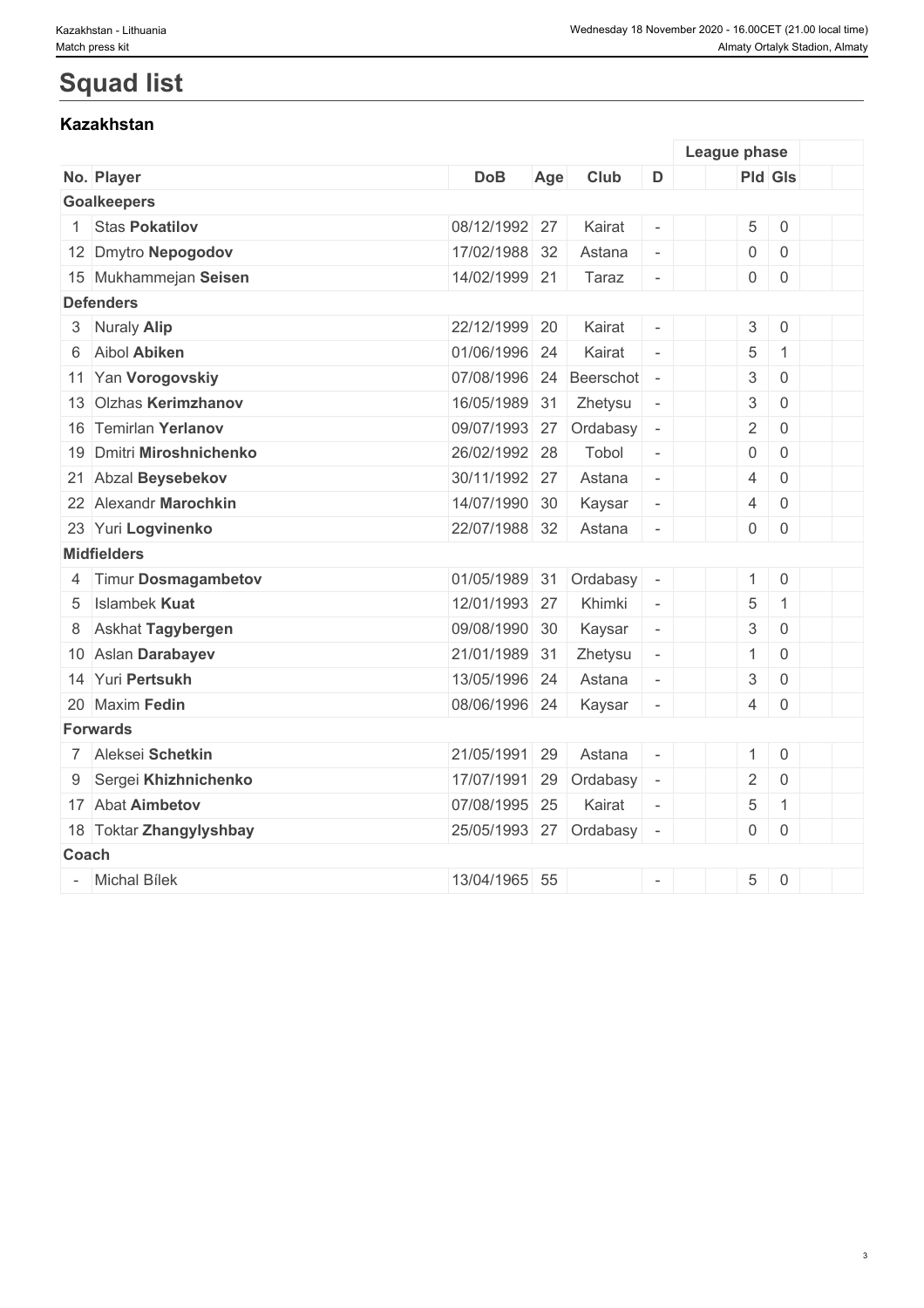### **Lithuania**

|       |                          |               |     |                          |                          | League phase              |                     |  |
|-------|--------------------------|---------------|-----|--------------------------|--------------------------|---------------------------|---------------------|--|
|       | No. Player               | <b>DoB</b>    | Age | Club                     | D                        |                           | <b>Pld Gls</b>      |  |
|       | <b>Goalkeepers</b>       |               |     |                          |                          |                           |                     |  |
|       | Deividas Mikelionis      | 08/05/1995 25 |     | Kauno<br>Žalgiris        |                          | $\mathsf{O}\xspace$       | $\mathsf 0$         |  |
|       | 12 Tomas Švedkauskas     | 22/06/1994 26 |     | Lommel                   | $\overline{\phantom{a}}$ | $\overline{4}$            | $\mathbf 0$         |  |
|       | 16 Edvinas Gertmonas     | 01/06/1996 24 |     | Žalgiris                 | $\overline{a}$           | $\overline{0}$            | $\mathsf{O}\xspace$ |  |
|       | <b>Defenders</b>         |               |     |                          |                          |                           |                     |  |
|       | 2 Vytas Gašpuitis        | 04/03/1994    | 26  | Panevezys                | $\overline{\phantom{a}}$ | $\mathbf{1}$              | $\mathsf{O}\xspace$ |  |
|       | 4 Edvinas Girdvainis     | 17/01/1993 27 |     | Uerdingen                | $\blacksquare$           | 5                         | $\mathsf{O}\xspace$ |  |
|       | 5 Markas Beneta          | 08/07/1993 27 |     | Zagłębie<br>Sosnowiec    |                          | 3                         | $\mathbf 0$         |  |
| 8     | Egidijus Vaitkūnas       | 08/08/1988 32 |     | Kauno<br>Žalgiris        |                          | $\overline{4}$            | $\boldsymbol{0}$    |  |
|       | 23 Rolandas Baravykas    | 23/08/1995    | 25  | Nea Salamis              |                          | $\mathbf{1}$              | $\mathsf 0$         |  |
|       | <b>Midfielders</b>       |               |     |                          |                          |                           |                     |  |
|       | 7 Gratas Sirgedas        | 17/12/1994 25 |     | Kauno<br>Žalgiris        |                          | $\sqrt{5}$                | $\mathsf{O}\xspace$ |  |
|       | 10 Ernestas Veliulis     | 22/08/1992    | 28  | Panevezys                |                          | $\mathbf{1}$              | $\mathsf{O}\xspace$ |  |
|       | 11 Arvydas Novikovas     | 18/12/1990    | 29  | Erzurumspor              | $\overline{\phantom{a}}$ | $\ensuremath{\mathsf{3}}$ | 1                   |  |
|       | 13 Saulius Mikoliūnas    | 02/05/1984 36 |     | Žalgiris                 | $\overline{\phantom{a}}$ | $\overline{4}$            | $\overline{0}$      |  |
|       | 14 Vykintas Slivka       | 29/04/1995 25 |     | Apollon<br>Smyrnis       |                          | $\mathbf{1}$              | $\mathsf 0$         |  |
|       | 15 Edgaras Utkus         | 22/06/2000 20 |     | Monaco                   | $\overline{\phantom{a}}$ | $\mathbf{1}$              | $\mathsf{O}\xspace$ |  |
|       | 17 Daniel Romanovskij    | 19/06/1996 24 |     | Olimpik<br>Donetsk       |                          | $\overline{2}$            | $\mathbf 0$         |  |
|       | 18 Ovidijus Verbickas    | 04/07/1993 27 |     | Taraz                    | $\overline{\phantom{a}}$ | 3                         | $\overline{0}$      |  |
|       | 19 Donatas Kazlauskas    | 21/03/1994 26 |     | FC Lviv                  | $\overline{\phantom{a}}$ | $\overline{4}$            | $\mathbf{1}$        |  |
|       | 20 Domantas Šimkus       | 10/02/1996 24 |     | Žalgiris                 | $\overline{\phantom{0}}$ | $\overline{4}$            | $\mathsf{O}\xspace$ |  |
|       | 21 Tautvydas Eliošius    | 03/11/1991 29 |     | Panevezys                | $\overline{\phantom{a}}$ | 1                         | $\mathbf 0$         |  |
|       | 21 Modestas Vorobjovas   | 30/12/1995 24 |     | Žalgiris                 |                          | $\mathfrak{S}$            | $\,0\,$             |  |
|       | 22 Deimantas Petravičius | 02/09/1995 25 |     | Águilas                  | $\overline{\phantom{a}}$ |                           | $1 \ 0$             |  |
|       | <b>Forwards</b>          |               |     |                          |                          |                           |                     |  |
|       | 9 Karolis Laukžemis      |               |     | 11/03/1992 28 Hibernians |                          |                           | $5 \mid 1$          |  |
| Coach |                          |               |     |                          |                          |                           |                     |  |
|       | - Valdas Urbonas         | 29/11/1967 52 |     |                          | $\overline{\phantom{a}}$ |                           | $5 \ 0$             |  |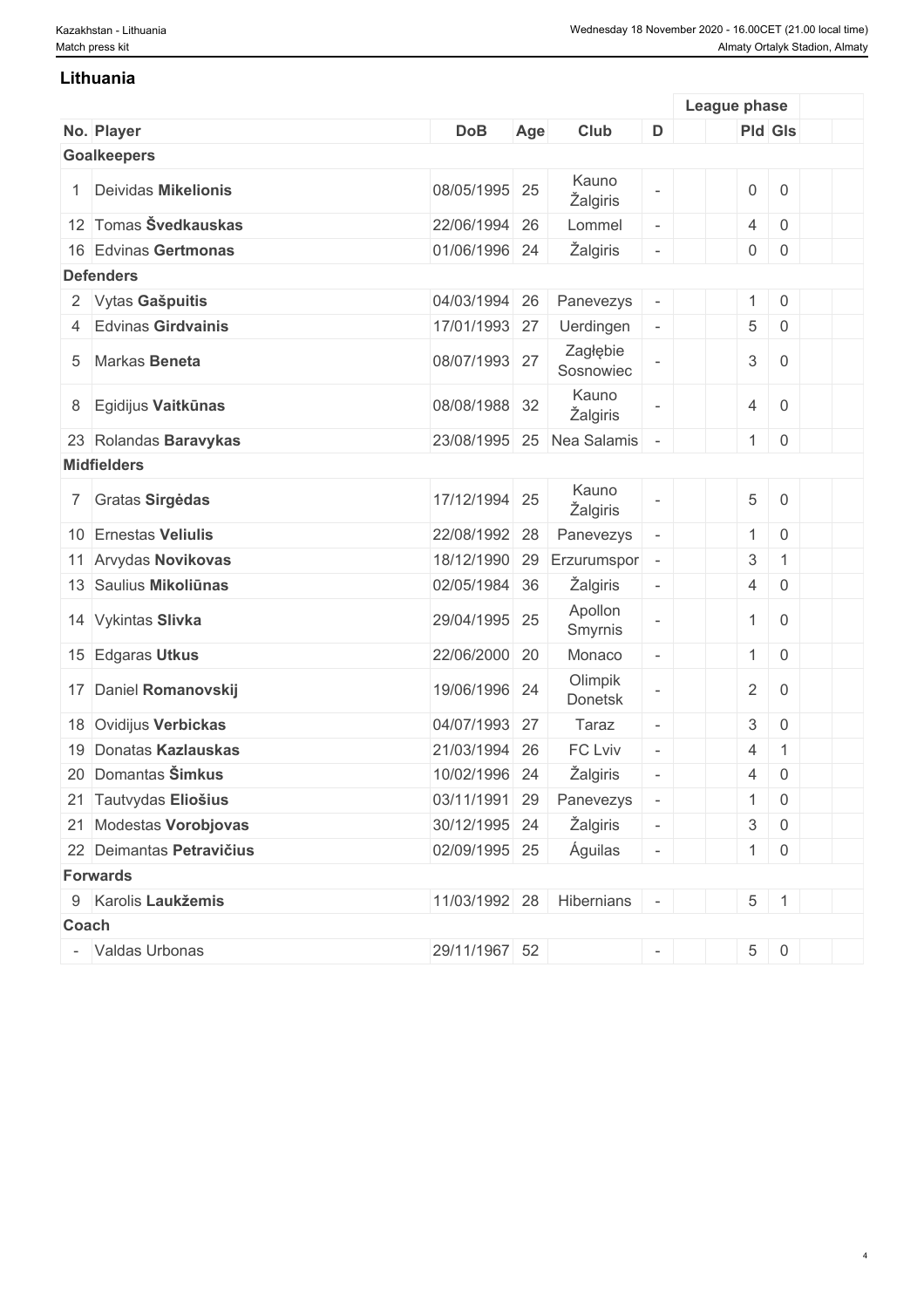# **Match officials**

| <b>Referee</b>               | Hüseyin Göçek (TUR)                            |
|------------------------------|------------------------------------------------|
| <b>Assistant referees</b>    | Cevdet Komurcuoglu (TUR), Esat Sancaktar (TUR) |
| <b>Fourth official</b>       | Tugay Kaan Numanoglu (TUR)                     |
| <b>UEFA Delegate</b>         | Anthony Bloch (ENG)                            |
| <b>UEFA Referee observer</b> | Rusmir Mrković (BIH)                           |
|                              |                                                |

# **Referee**

| Name          | of birth<br>Date | <b>UEFA matches</b> |
|---------------|------------------|---------------------|
| Hüseyin Göçek | 1/1976           | $\sim$<br>bb        |

# **UEFA Nations League matches between the two teams**

No such matches refereed

**Other matches involving teams from either of the two countries involved in this match**

| <b>Date</b> | <b>Competition</b> | <b>Stage</b><br>reached | <b>Home Away</b>                    | <b>Result</b> | <b>Venue</b>   |
|-------------|--------------------|-------------------------|-------------------------------------|---------------|----------------|
| 17/07/2008  | UEL                | 1QR                     | FC Shakhter Karagandy Debreceni VSC | $1 - 1$       | Karagandy      |
| 23/09/2008  | U17                | QR                      | Romania Lithuania                   | $5-0$         | Rishon Le-zion |
| 26/09/2008  | U17                | QR                      | Lithuania Denmark                   | -3            | Rishon Le-zion |
| 23/07/2009  | UEL                | 2QR                     | Randers FC FK Sūduva                | $1 - 1$       | Randers        |
| 02/08/2011  | UCL                | 3QR                     | FC BATE Borisov FK Ekranas          | $3 - 1$       | <b>Borisov</b> |
| 30/07/2014  | <b>UCL</b>         | 3QR                     | FC Aktobe FCSB                      | $2 - 2$       | Aktobe         |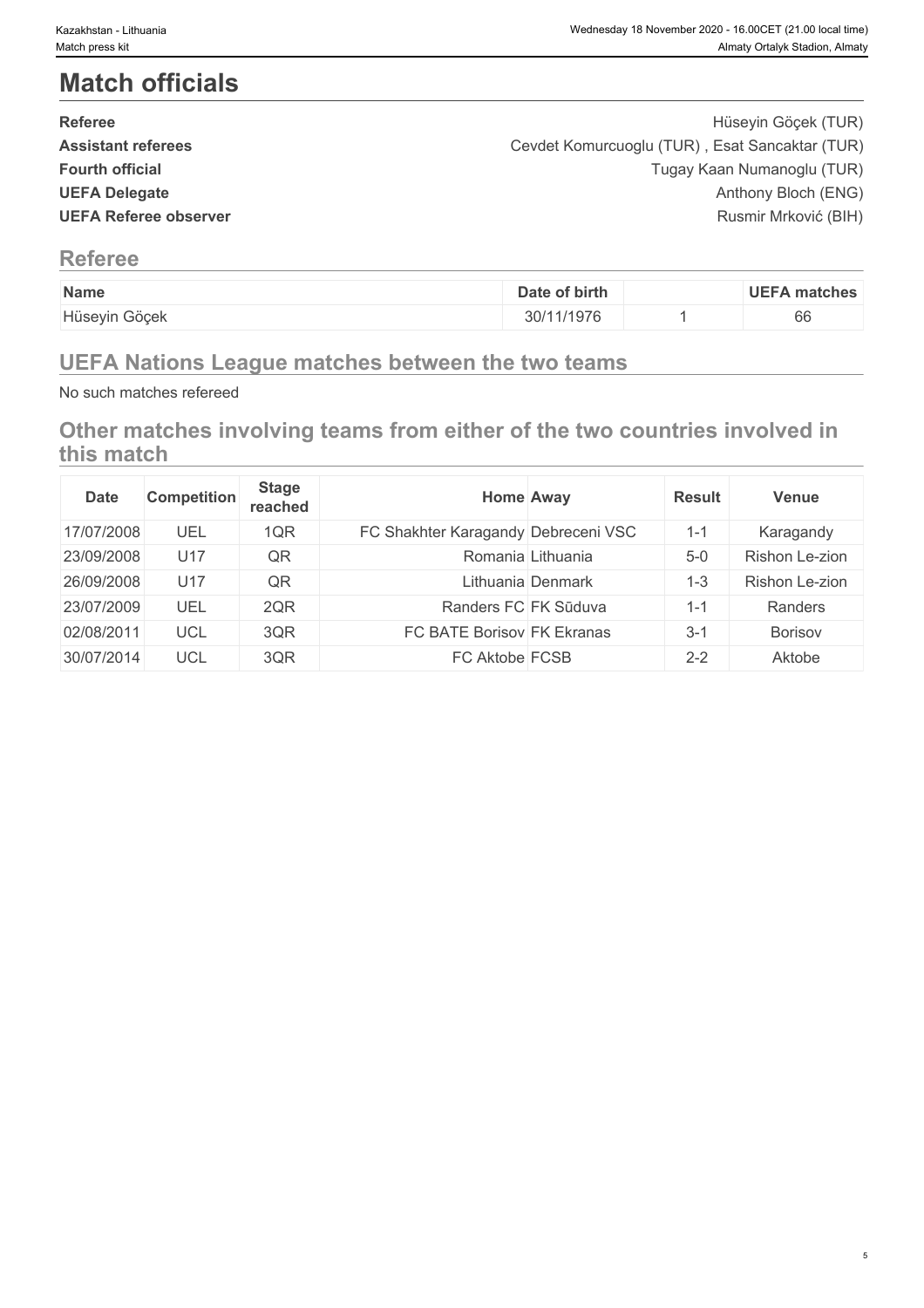# **Match-by-match lineups**

# **Kazakhstan**

## **UEFA Nations League - Group stage – final tournament**

## **Group C4**

| Team           | $PId \mid W \mid D \mid L \mid GF \mid GA \mid Pts \mid$ |  |  |                                                     |  |
|----------------|----------------------------------------------------------|--|--|-----------------------------------------------------|--|
| <b>Belarus</b> |                                                          |  |  | $5 \mid 3 \mid 1 \mid 1 \mid 8 \mid 5 \mid 10 \mid$ |  |
| Albania        |                                                          |  |  | $5$   2   2   1   5   2   8                         |  |
| Lithuania      |                                                          |  |  | $5$ 1 2 2 3 6 5                                     |  |
| Kazakhstan     |                                                          |  |  | $5 \mid 1 \mid 1 \mid 3 \mid 4 \mid 7 \mid 4$       |  |

## **Matchday 1** (04/09/2020)

#### **Lithuania 0-2 Kazakhstan**

**Goals:** 0-1 Zainutdinov 3, 0-2 Kuat 86

**Kazakhstan:** Pokatilov, Maliy, Alip, Abiken, Islamkhan (70 Aimbetov), Vorogovskiy, Pertsukh (82 Kuat), Suyumbayev, Zainutdinov (30 Fedin), Marochkin, Bystrov

### **Matchday 2** (07/09/2020)

#### **Kazakhstan 1-2 Belarus**

**Goals:** 0-1 Bordachev 53, 1-1 Aimbetov 62, 1-2 Lisakovich 86 **Kazakhstan:** Pokatilov, Maliy, Alip, Abiken, Islamkhan (81 Pertsukh), Vorogovskiy, Suyumbayev, Aimbetov (72 Khizhnichenko), Fedin (64 Kuat), Beysebekov, Marochkin

### **Matchday 3** (11/10/2020)

#### **Kazakhstan 0-0 Albania**

**Kazakhstan:** Pokatilov, Yerlanov, Kuat (69 Pertsukh), Abiken, Tagybergen, Kerimzhanov, Suyumbayev, Aimbetov (69 Fedin), Zainutdinov (86 Zhaksylykov), Marochkin (46 Beysebekov), Bystrov

## **Matchday 4** (14/10/2020)

**Belarus 2-0 Kazakhstan Goals:** 1-0 Yablonski 36, 2-0 Yuzepchuk 90+3 **Kazakhstan:** Pokatilov, Maliy, Yerlanov, Abiken (57 Kuat), Tagybergen, Dosmagambetov, Kerimzhanov, Aimbetov (57 Zhaksylykov), Vassiljev (78 Narzildayev), Zainutdinov, Bystrov (78 Beysebekov)

## **Matchday 5** (15/11/2020)

#### **Albania 3-1 Kazakhstan**

**Goals:** 1-0 Çikalleshi 16, 2-0 Ismajli 23, 2-1 Abiken 25, 3-1 Manaj 63 (P) **Kazakhstan:** Pokatilov, Alip, Kuat (88 Darabayev), Abiken (46 Tagybergen), Schetkin, Vorogovskiy, Kerimzhanov (46 Fedin), Suyumbayev (71 Bystrov), Aimbetov (71 Khizhnichenko), Beysebekov, Marochkin

#### **Matchday 6** (18/11/2020)

Kazakhstan-Lithuania

## **Lithuania**

## **UEFA Nations League - Group stage – final tournament**

## **Matchday 1** (04/09/2020)

**Lithuania 0-2 Kazakhstan Goals:** 0-1 Zainutdinov 3, 0-2 Kuat 86 **Lithuania:** Bartkus, Palionis, Girdvainis, Sirgėdas (89 Dapkus), Mikoliūnas, Lasickas, D. Kazlauskas, Šimkus, Vorobjovas, Černych (46 Laukžemis), Baravykas (82 Verbickas)

## **Matchday 2** (07/09/2020)

## **Albania 0-1 Lithuania**

**Goals:** 0-1 D. Kazlauskas 51 **Lithuania:** Švedkauskas, Palionis, Girdvainis, Vaitkūnas, Laukžemis (78 Romanovskij), Mikoliūnas, Lasickas (61 Sirgėdas), Dapkus, D. Kazlauskas (74 Verbickas), Šimkus, Vorobjovas

#### **Matchday 3** (11/10/2020)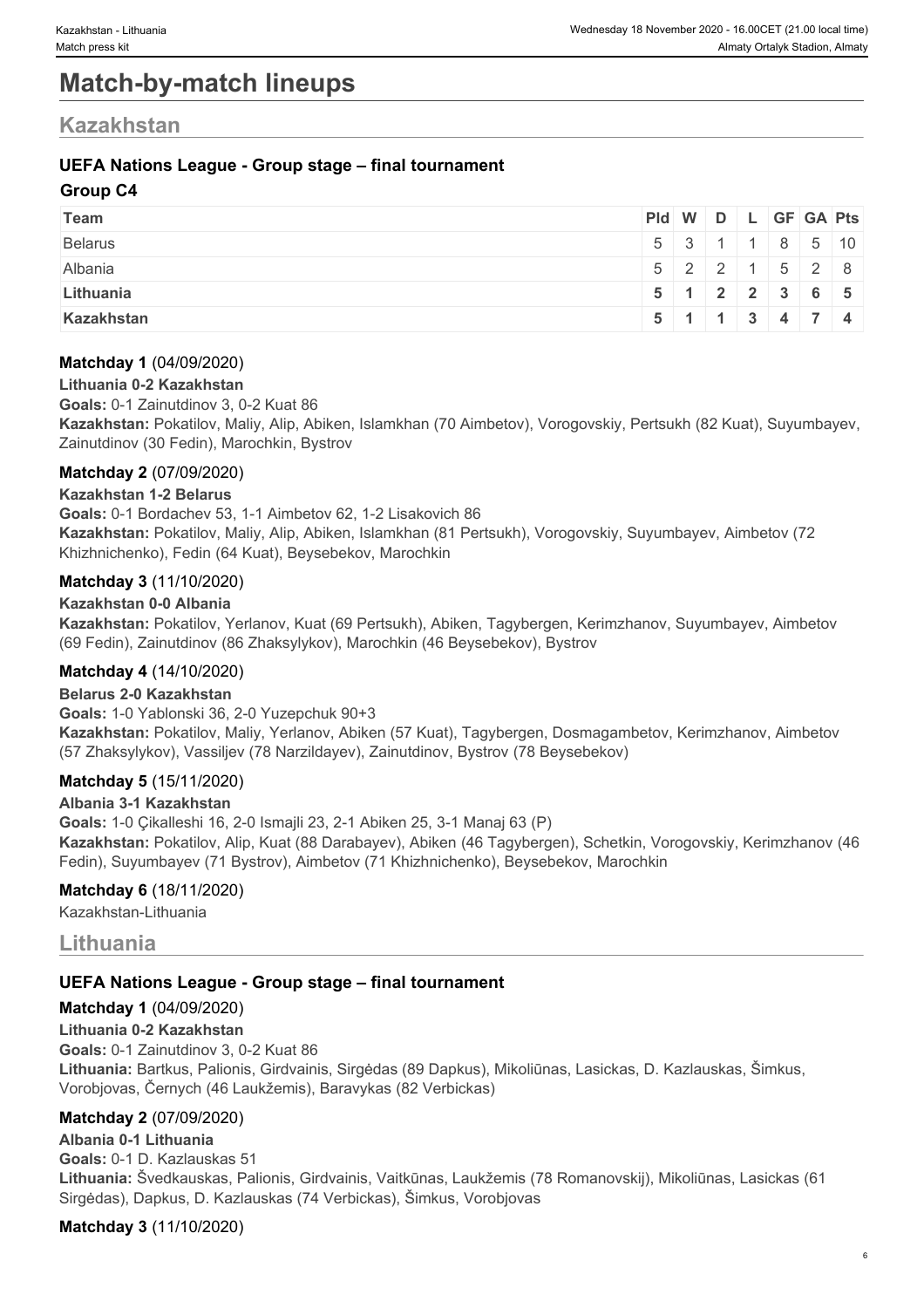#### **Lithuania 2-2 Belarus**

**Goals:** 1-0 Novikovas 7, 1-1 Lisakovich 59 (P) , 1-2 Sachivko 66, 2-2 Laukžemis 75 **Lithuania:** Švedkauskas, Palionis, Girdvainis, Sirgėdas (72 Golubickas ), Vaitkūnas (64 Beneta), Novikovas (72 Černych), Mikoliūnas, Lasickas, D. Kazlauskas (60 Laukžemis), Šimkus (72 Dapkus), Vorobjovas

#### **Matchday 4** (14/10/2020)

**Lithuania 0-0 Albania Lithuania:** Švedkauskas, Palionis, Girdvainis, Beneta, Laukžemis (87 Černych), Golubickas (46 Sirgėdas), Novikovas, Mikoliūnas (69 Vaitkūnas), Lasickas (91 Verbickas), Dapkus, Šimkus

#### **Matchday 5** (15/11/2020)

#### **Belarus 2-0 Lithuania**

**Goals:** 1-0 Yablonski 5, 2-0 Ebong 20 **Lithuania:** Švedkauskas, Gašpuitis, Girdvainis, Beneta, Vaitkūnas, Novikovas (82 Petravičius), Utkus (75 Romanovskij), Slivka, Lasickas (46 Laukžemis), D. Kazlauskas (55 Veliulis), Tautvydas Eliošius (55 Sirgėdas)

#### **Matchday 6** (18/11/2020)

Kazakhstan-Lithuania